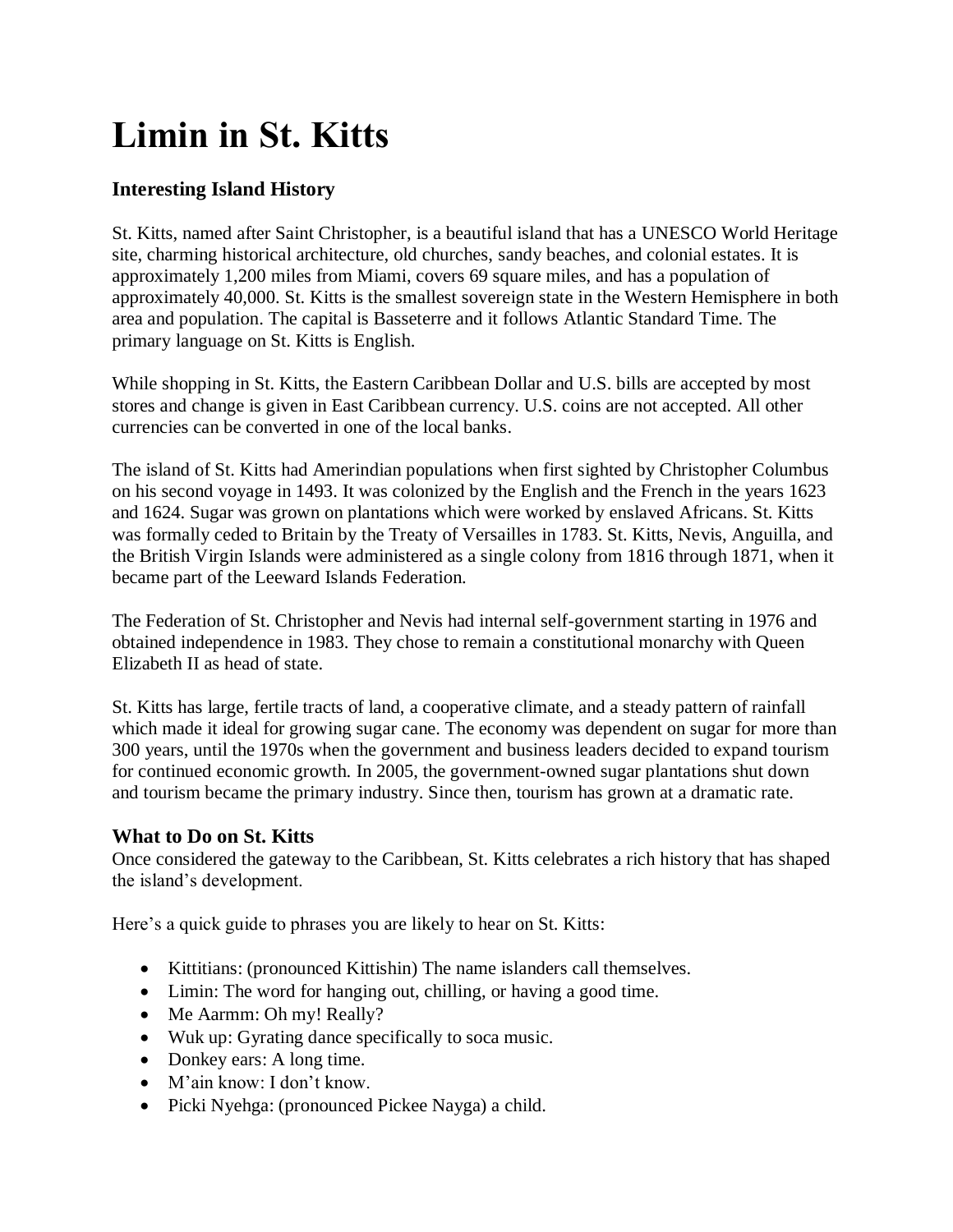• A Lord doh: What a pity.

Whether you have a day or a week to spend in St. Kitts, you won't have far to travel from the port to enjoy all that St. Kitts has to offer.

#### **Port Zante**

Start your day exploring Port Zante, where you can wander through the beautiful promenades that are surrounded by elegant shops. You can also enjoy restaurants and bars and meet some of the tours which are detailed below.

# **St. Kitts Beaches**

Discover some of the best beaches in the world, each with their own personality. Majors Bay is near the Sea Bridge ferry to Nevis. Off the beaten path, Majors Bay is calm with golden sand and warm, blue water. South Friars is popular with the locals. Located on the Caribbean near Frigate Bay, its golden sand is complemented by a wide range of beach bars and restaurants. Frigate Bay South has long been the most popular beach for the locals. It is also home to major tourist hotels and a string of beachfront bars known as "the Strip." Cockleshell is a popular destination for cruise ship tourists and the beach can be very lively. Frigate Bay North, Sand Bank Bay, and Turtle Beach are also popular beach destinations. On the other side of the island, Dieppe Bay Beach is a small, palm-lined, black sand beach that is protected by a major reef. It is ideal for swimming and home to a variety of marine life.

#### **Brimstone Hill Fortress National Park**

No visit to St. Kitts would be complete without a visit to Brimstone Hill, commonly referred to as the Gibraltar of the West Indies. Brimstone Hill Fortress has been a UNESCO World Heritage site since 1999. You can enjoy breathtaking views of mountains, fields, and neighboring islands from the Fortress. Its cultural, historical, and architectural significance is a testament to British Military engineers who designed the Fortress and also to the skill of the enslaved Africans who built it. Visit the Orientation Center and museum to learn about the historical significance of the Fortress and stop in the Gift Shop for historical souvenirs and local crafts.

#### **Wingfield Estate/Romney Manor**

The Wingfield Estate was established in 1625. Its first owner was Samuel Jefferson, the great-, great-grandfather of Thomas Jefferson, third president of the United States. In the late 1600s, Mr. Jefferson sold part of the estate to the Earl of Romney who then renamed the Great House, Romney Manor. The estate produced tobacco, cotton, and indigo, then switched to sugar and rum production. Romney Manor is currently home to botanical gardens and Caribelle Batik, a local batik-making facility. You can also go on a rainforest nature tour, an ATV tour, or a zipline canopy tour from the estate.

#### **Rainforest Nature Tour**

Travel to the Central Forest Reserve Natural Park for a hike through the rainforest. Your guide will meet you at Port Zante and instruct you about the flora and fauna of the forest. The guide will also indicate where you may see flowers, monkeys, and birds. You will hike on a trail free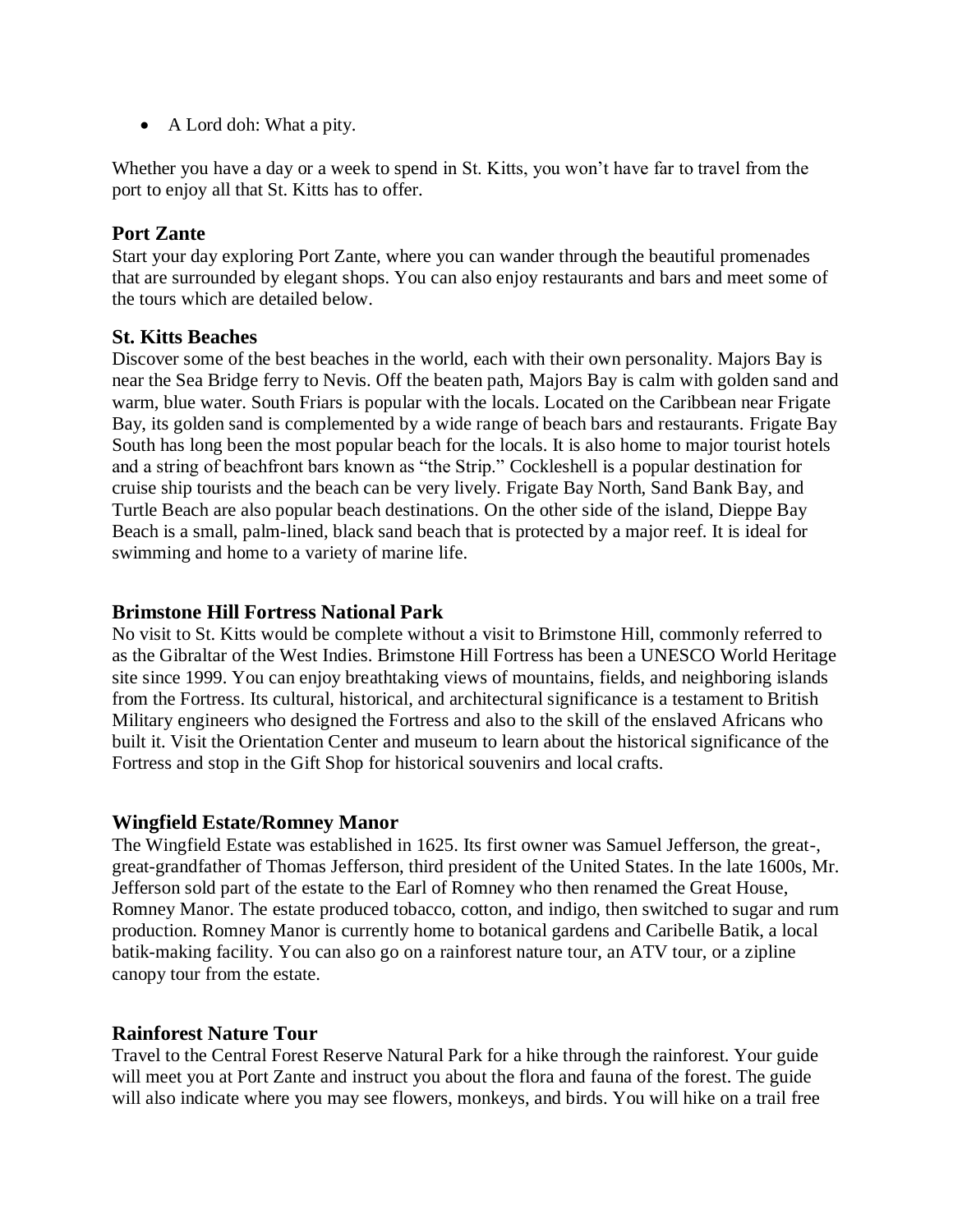from sun and mosquitos under a canopy of trees as you explore a waterfall and enjoy the sounds of nature.

# **ATV Tour**

Journey through the island's rugged interior on an ATV and discover St. Kitts as you've never imagined. You will ride past awe-inspiring landscapes, volcanic peaks, sugar cane fields, and green, verdant terrain. You will experience outdoor adventure and refined culture with a tour of a historic sugar plantation and batik fabric factory. The skilled guides will provide ATV safety training and ensure that your trip through the wilderness is action-packed and full of fun!

# **Zipline Canopy Tour**

Experience a thrilling sky safari through the rainforest and over the Wingfield River at the Wingfield Estate. Full- and half-day tours are available. Experience the sensation of flight as you fly from ten to 250 feet over the valley floor. Zipliners can reach speeds up to 50 miles per hour (80 kilometers per hour). Eco-friendly, this system is currently also the most technologically advanced zipline in the world.

#### **Birdwatching**

St. Kitts has a complex ecosystem of thick rainforests, freshwater ponds, and an unspoiled coastline which attract a large variety of wildlife, especially birds. There are endless possibilities for bird watching. At least 203 different species have already been recorded, but there are very few local birders, so there is a high probability for birders to sight previously unrecorded species. Some of the species you are likely to see are the Pied-billed Grebe, Brown Booby, Brown Pelican, Magnificent Frigate bird, Little Blue Heron, Snowy Egret, and the Great Blue Heron.

#### **Carib Petroglyphs**

Carib Petroglyphs can be found in two locations on St. Kitts. Several dozen petroglyphs (rock drawings) can be found at Bloody Point, and the most well-known glyphs can be found on a rock on the side of the road leading to the Wingfield Estate. The most popular explanation of the petroglyphs is that they depict a male and a female, but nobody is certain as the petroglyphs are not translatable.

#### **Scenic Railway Tour**

One of the most beautiful train rides in the world can be found on St. Kitts. The railway was originally built in 1912 to deliver sugarcane from the fields to the mill. The tracks hug the Northeastern coastline where you can experience amazing views of the ocean, surf, and cliffs. The train travels across tall steel bridges over deep canyons and through small villages and farms. The guide will reveal abandoned sugar estates and visitors can see the whole island in a relatively short period of time.

#### **Full Island Tour**

For a complete St Kitts experience, you can meet your guide in Port Zante where you will board air-conditioned vans. The guide will take you to see the Berkeley Memorial, Independence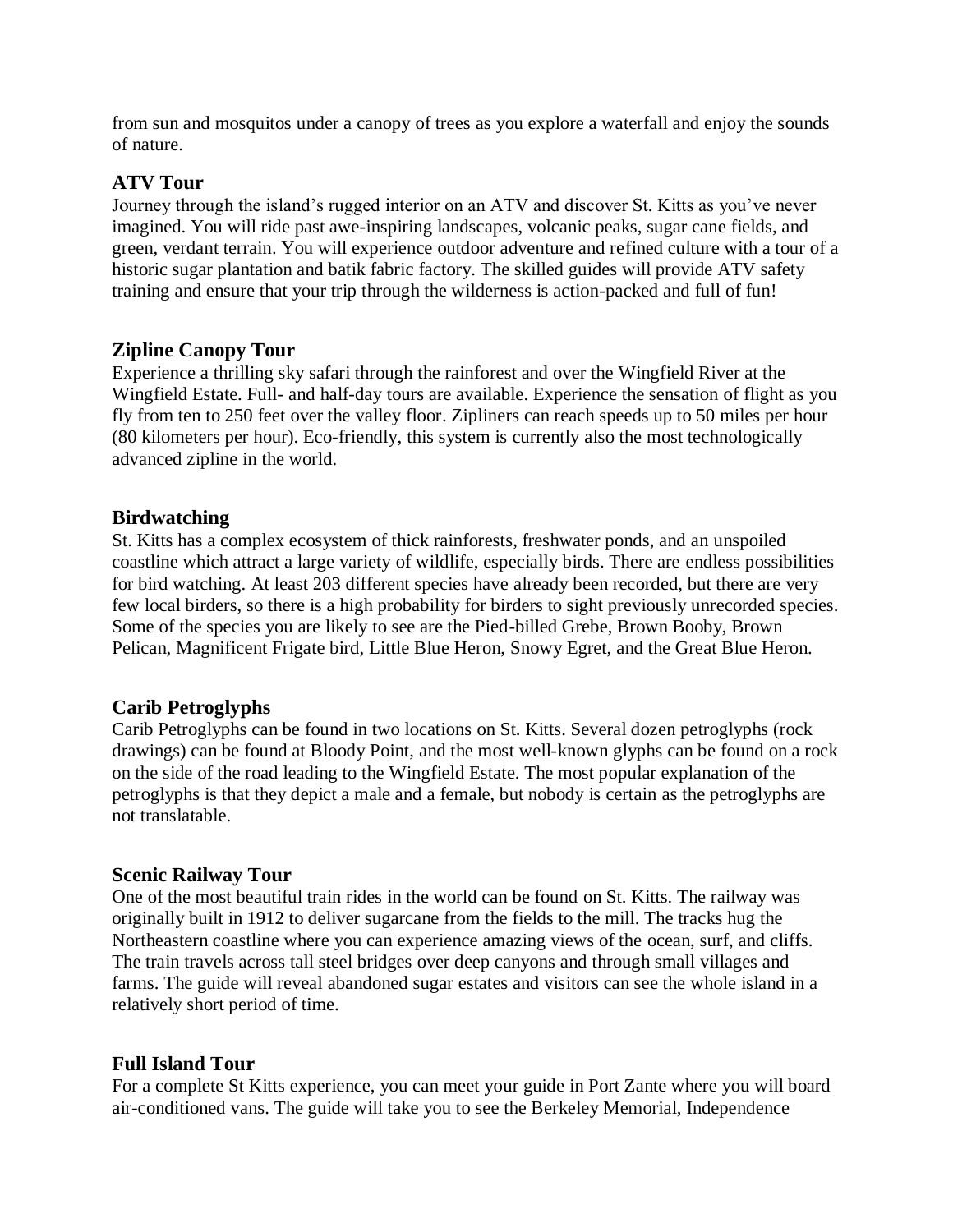Square – the former slave market – the Catholic Cathedral, and the Anglican Church. You will also drive by the War Memorial, The Birds Nest, Bloody Point, Carving of De Rocks, Wingfield Estate, and an old sugar plantation which you will also be able to explore. You will continue on to the edge of the rain forest and Romney Manor, home to the botanical gardens and Caribelle Batik. Then, onward to Brimstone Hill Fortress, a UNESCO World Heritage Site. You will be escorted to the Black Rocks where you will see how the volcanic lava erupted and made its way to the Atlantic Ocean, forming black rocks as the lava cooled. The last stop of the tour is Timothy Hill, the most photographed site of the island where you stand on land between the Atlantic Ocean on your left and the Caribbean Sea on your right.

#### **Rainforest Horseback Riding Tour**

Experience the lush wilderness of St. Kitts while exploring sugarcane fields and diverse wildlife on a horseback riding tour. You will follow your guide to explore tropical plants and amazing views in this eco-paradise. Your ride will take place on gentle, sloping trails, and are very likely to see the national flower – called the Flamboyant though it is also known as the Poinciana. You can conveniently join the tour from the Port Zante.

#### **Dune Buggy**

Delight in the breath-taking views of the St. Kitts countryside while driving your very own Dune Buggy! You will meet the tour in Port Zante and be escorted to the ATV base. The knowledgeable guides will provide operating instructions and review the rules and regulations. After receiving your gear, you will ride off into the jungle and sugar cane fields. There will be frequent stops for pictures of Mount Liamigua, Brimstone Hill Fortress, and the Old Sugar Estate. Enjoy the exciting adventure of driving your very own Dune Buggy!

#### **Bike Tour**

Enjoy one of the island's newest adventure tours and discover the trails of St. Kitts. Guides lead you along the trails and beach roads on eco-friendly Electric Fat Tire Mountain Bikes. This is a tour for physically fit participants which will delight you. If you are an avid cyclist, you may prefer traveling to Nevis where there are more bike tours available.

#### **Food and Walking Tour**

Taste the local cuisine during a two-hour, small group food tasting tour around Basseterre. You will follow your guide around town and taste local dishes and drinks like soups, entrees, desserts, and more! A vegetarian option is available and please advise beforehand if you have any dietary restrictions. Your guide will share the history and culture of the island and its food. Transportation to Basseterre is complimentary from Port Zante.

#### **Ultimate Rum Runner's Tour of Basseterre**

This is the ultimate rum tour and it is a must-do for those who enjoy rum! The tour meets at Port Zante and allows you to immerse yourself in the history of the sugarcane industry and learn about how sugarcane influenced rum production. Your guide will discuss Caribbean history and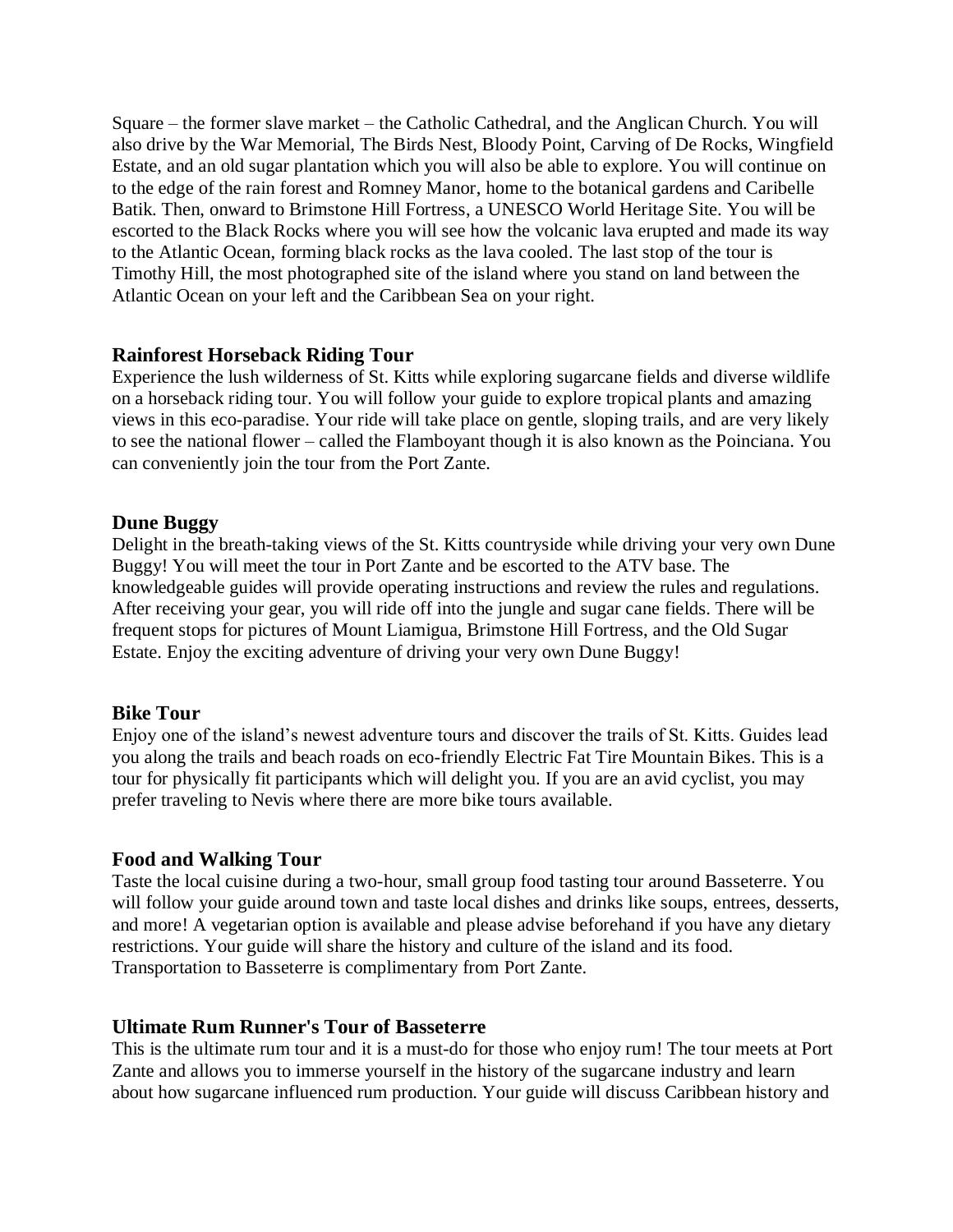the role rum played in the St. Kitts economy. The tour will stop at several famous island bars as well as a scenic lookout point where you will be able to sample the island's signature drink – a Ting with a Sting.

#### **Hiking Mount Liamuiga Volcano**

Explore the 3,792-foot (1,156 meter) Mount Liamuiga Volcano, one of the tallest peaks in the eastern Caribbean archipelago, over the course of a six-hour guided hike. You will meet the tour at Port Zante and travel to the village of St. Pauls in an open-top safari truck before hiking into the tropical forest. The mountainside is covered in farmland and small villages up to the 1,500 foot mark which then becomes lush tropical rainforests until the cloud forest takes over at 3,000 feet. You will experience stunning views of St. Kitts and neighboring islands like St. Barths, St. Martin, Nevis, Saba, and Statia. You will need comfortable clothing and hiking shoes.

#### **Snorkeling**

Water sports are abundant on an island and there are a variety of ways to experience a snorkeling adventure. You can book a half-day deluxe catamaran tour on St. Kitts, a full-day catamaran tour to Nevis, a mini-speedboat snorkel adventure, a kayak snorkeling tour, snorkeling from the many beaches, or, a very unique power snorkeling tour with H2 Aquajets to Nevis. All tours include a snorkeling lesson from experienced dive masters before you jump into the water and explore the secluded coves, schools of colorful fish, vibrant coral, and all the secrets of the sea. Snorkel tours meet at Port Zante or Frigate Bay and all provide snorkel equipment and instruction.

#### **Parasailing**

Experience flying up to 600 feet in the sky and relish the one-of-a-kind views of St. Kitts and Nevis. This ninety-minute tour departs from Carambola Beach Club, just 15 minutes from Port Zante. No experience is necessary, and you can fly in groups of two or three people, so enjoy this exhilarating ride with friends or family. You will be provided with a life vest and a brief safety lesson. Your flight takes off and lands right on the boat! A special harness will attach to the parasail and allow you to enjoy an eight to ten-minute flight – and a dip in the sea if you agree. After your flight, relax and enjoy one of St. Kitts most beautiful beaches at the Carambola Beach Club.

#### **Paddle Board**

Paddle the crystal-clear waters off the Southeast peninsula in White House Bay. Transfers are available from the cruise ship port for a three-hour tour. You will receive an orientation and have a chance to practice and get comfortable on your stand-up paddle board before the tour starts. The paddle boards are wide, stable, and comfortable – great for beginners. Embrace the natural scenic views as you glide over the marine life beneath you. You may see turtles, stingrays, star fish, and more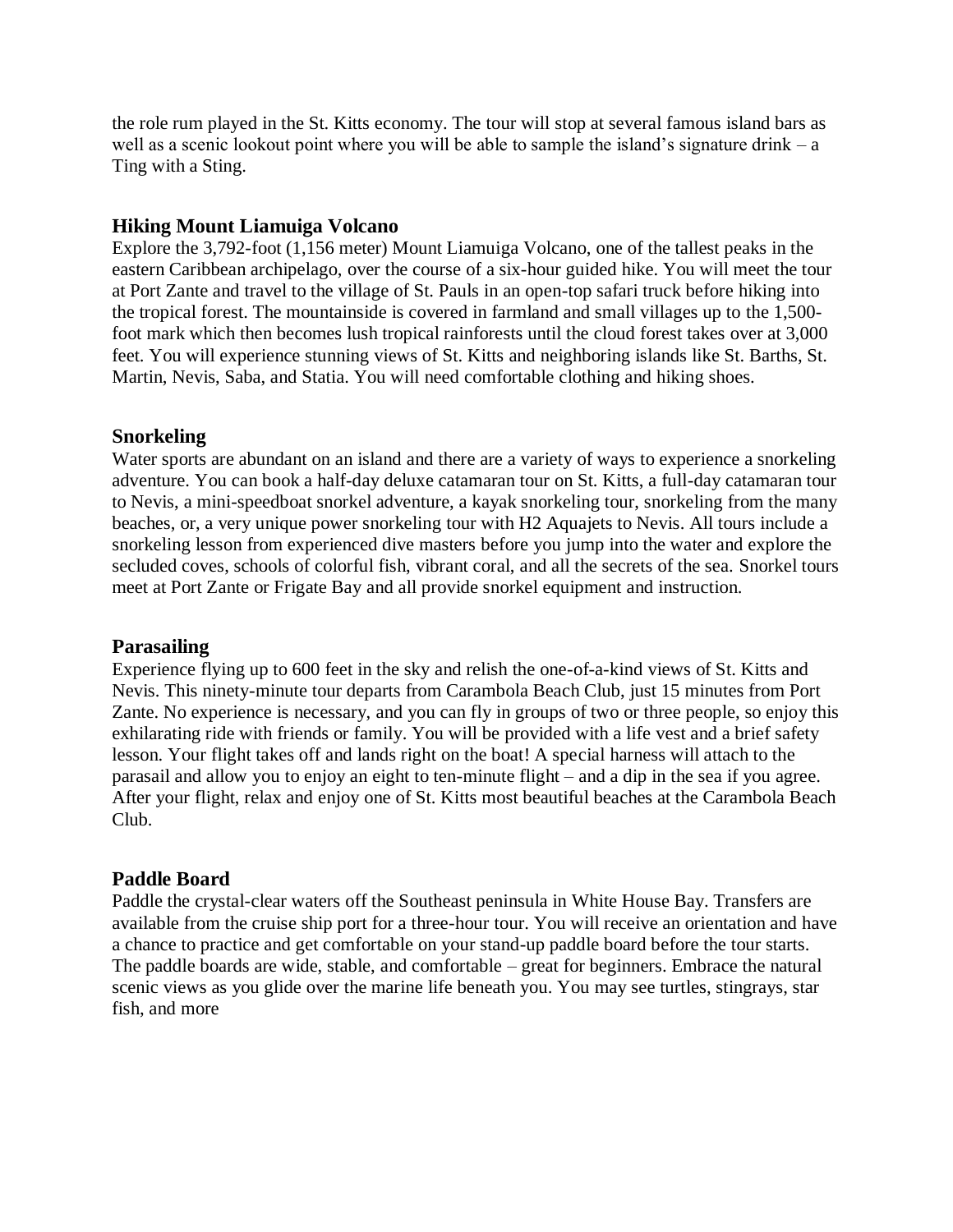#### **Flyboarding**

Soar above the beach or swim in the water like a dolphin with the newest and most exhilarating water sport out there. This thirty-minute tour experience happens at Cockleshell Bay. The flyboard is easy for everyone to learn and enjoy. All participants learn how to operate the flyboard with individual instruction before launching up to 30 feet in the air! You can lounge on the beach and watch your friends' flyboarding fun until it's your turn.

# **Kayaking**

Explore marine life on an aquatic adventure in the sparkling, turquoise waters off St. Kitts. You may see exotic fish and sea turtles as you paddle past imposing cliffs and secluded coves in this eco-paradise. The tour departs from the Frigate Bay Hotel in Basseterre and travels to the unspoiled Southeastern peninsula. Your guide will provide a safety introduction and outfit you with your life jacket and kayak. You will then paddle out for a 45-minute trip to view the steep cliffs and remote bays. You may even view some wildlife – greenback turtles, frigate birds, vervet monkeys, and pelicans which live in this remote part of the island.

#### **Boat charter**

Cruise around St. Kitts in a variety of options from your own private charter boat, a full day catamaran tour to Nevis, or a private, power catamaran. Whichever you choose, you will be delighted by the spectacular coastline views, enchanting marine life, and sparkling waters of St. Kitts. Many tours depart from Port Zante and include options such as snorkeling, sailing, dining, and an open bar. You will thoroughly enjoy your panoramic views of the island and everything it has to offer.

#### **Trip to Nevis**

Nevis is an enchanting island which has orchid-filled botanical gardens and challenging hiking trails up Nevis Peak. There are many tours to choose from in Nevis as well as a number of tours which depart St. Kitts for Nevis daily. You will have to travel approximately two-miles across The Narrows – the strip of waterway that separates the two islands. There are two ferries from St. Kitts to Nevis. The first leaves from Basseterre and travels to Charlestown. The second leaves Major's Bay and travels to Cades Bay. There is also a water taxi which departs from Cockleshell Bay and taxis to Oualie Beach.

#### **Palms Court Gardens**

Palms Court Gardens and Restaurant offers a day pass with full access to the luxurious pool, lush gardens, and Jacuzzi, along with the stunning coastal scenery and magnificent ocean views. You can take a 12 to 15-minute walk from the cruise port, or a three-minute cab ride – and spend the day relaxing and soaking up the sun on the luxury deck chairs, nearby pool bar, and restaurant. Cool down with their refreshing, signature tropical juices prepared daily from tropical seasonal fruits.